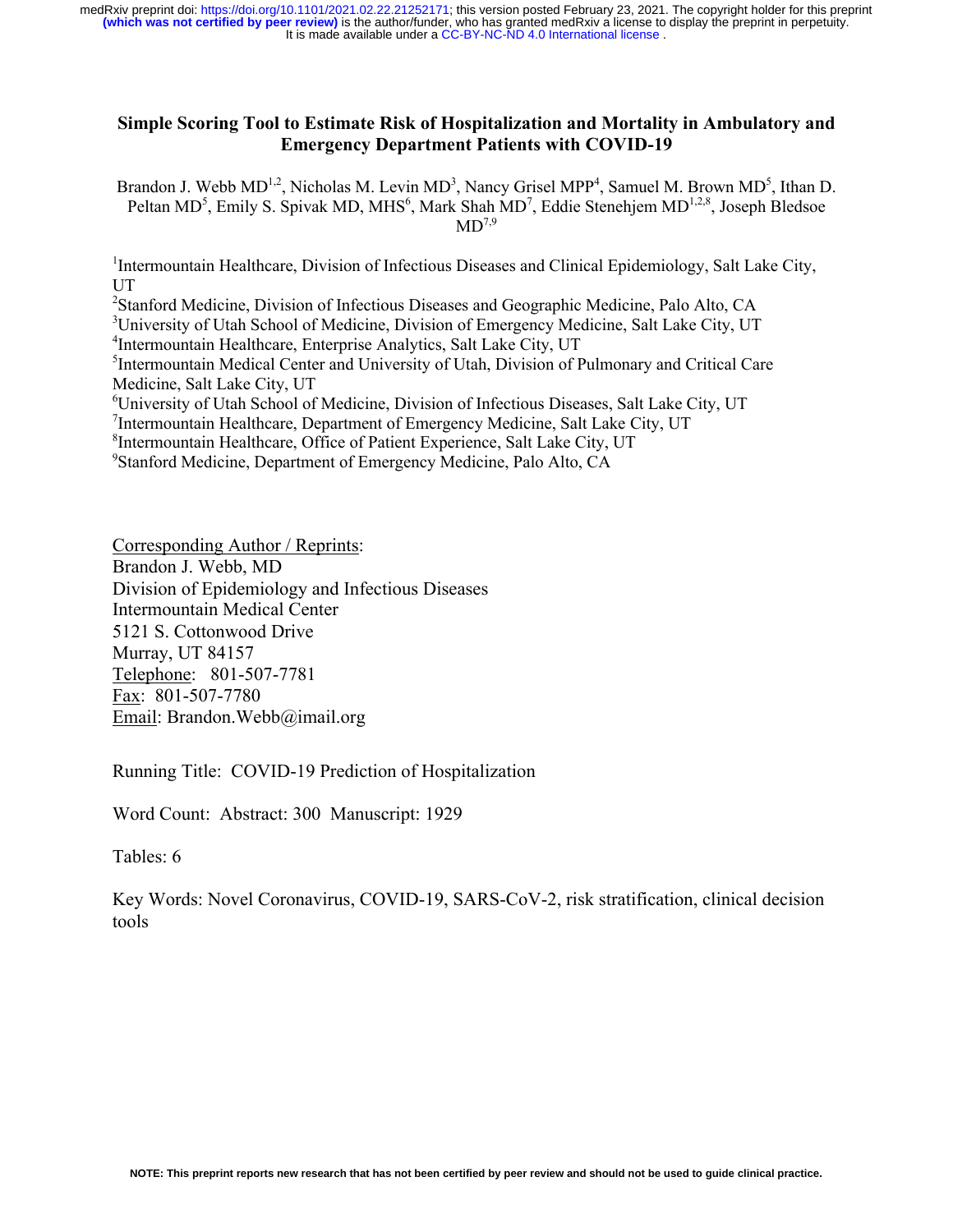It is made available under a [CC-BY-NC-ND 4.0 International license](http://creativecommons.org/licenses/by-nc-nd/4.0/) . **(which was not certified by peer review)** is the author/funder, who has granted medRxiv a license to display the preprint in perpetuity. medRxiv preprint doi: [https://doi.org/10.1101/2021.02.22.21252171;](https://doi.org/10.1101/2021.02.22.21252171) this version posted February 23, 2021. The copyright holder for this preprint

# **Abstract**

### Background:

Accurate methods of identifying patients with COVID-19 who are at high risk of poor outcomes has become especially important with the advent of limited-availability therapies such as monoclonal antibodies. Here we describe development and validation of a simple but accurate scoring tool to classify risk of hospitalization and mortality.

## Methods:

All consecutive patients testing positive for SARS-CoV-2 from March 25-October 1, 2020 within the Intermountain Healthcare system were included. The cohort was randomly divided into 70% derivation and 30% validation cohorts. A multivariable logistic regression model was fitted for 14-day hospitalization. The optimal model was then adapted to a simple, probabilistic score and applied to the validation cohort and evaluated for prediction of hospitalization and 28 day mortality.

# Results:

22,816 patients were included; mean age was 40 years, 50.1% were female and 44% identified as non-white race or Hispanic/Latinx ethnicity. 6.2% required hospitalization and 0.4% died. Criteria in the simple model included: age (0.5 points per decade); high-risk comorbidities (2 points each): diabetes mellitus, severe immunocompromised status and obesity (body mass index≥30); non-white race/Hispanic or Latinx ethnicity (2 points), and 1 point each for: male sex, dyspnea, hypertension, coronary artery disease, cardiac arrythmia, congestive heart failure, chronic kidney disease, chronic pulmonary disease, chronic liver disease, cerebrovascular disease, and chronic neurologic disease. In the derivation cohort (n=16,030) area under the receiver-operator characteristic curve (AUROC) was 0.82 (95% CI 0.81-0.84) for hospitalization and  $0.91$  (0.83-0.94) for 28-day mortality; in the validation cohort ( $n=6,786$ ) AUROC for hospitalization was 0.8 (CI 0.78-0.82) and for mortality 0.8 (CI 0.69-0.9).

# Conclusion:

A prediction score based on widely available patient attributes accurately risk stratifies patients with COVID-19 at the time of testing. Applications include patient selection for therapies targeted at preventing disease progression in non-hospitalized patients, including monoclonal antibodies. External validation in independent healthcare environments is needed.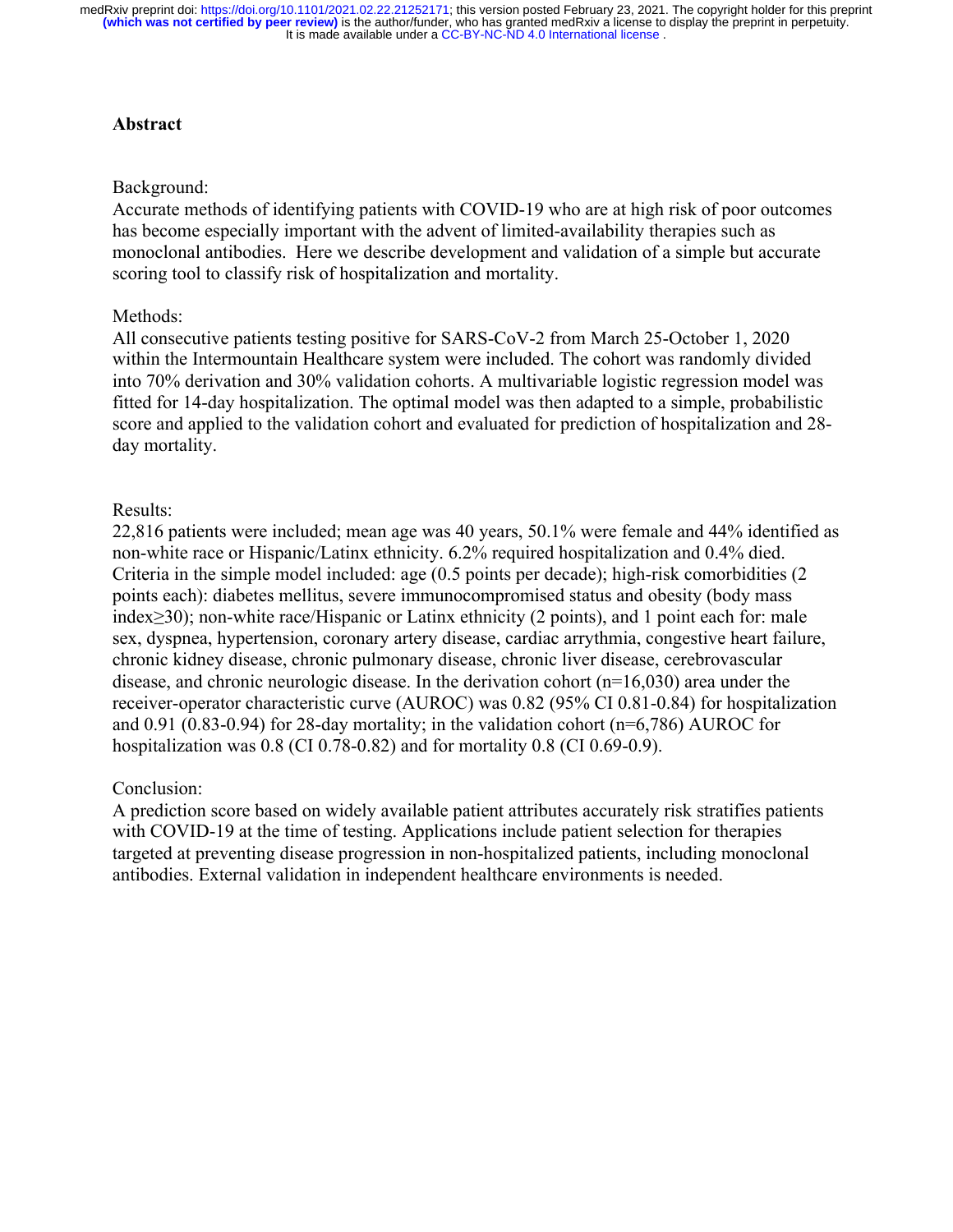# **Introduction**

COVID-19 is a systemic infection caused by a novel betacoronavirus, SARS-CoV-2.(1) A relatively conserved set of clinical and demographic factors are now recognized to correlate with an increased risk for severe disease requiring hospitalization, mechanical ventilation and death.(2–4) Accurate methods of risk stratifying ambulatory patients at the point of test positivity have many possible applications, including prioritizing patients at highest risk of hospitalization for early treatments aimed to prevent progression to severe disease, such as monoclonal antibodies, which are both limited in availability and also more likely to be effective in high-risk groups. Several risk classification models have been proposed.(3,5–9) We describe development and validation of a simple scoring model to predict hospitalization and mortality in a large cohort of ED and ambulatory patients with COVID-19.

### **Methods**

Intermountain Healthcare is an integrated healthcare system that provides care to more than 1.5 million patients each year in Utah and bordering communities. As part of a systemwide COVID-19 response, Intermountain provides SARS-CoV-2 testing at 32 urgent care facilities, 23 emergency departments, and 16 community drive-up testing sites. During the study period, only polymerase chain reaction (PCR) assays were performed (Thermofisher, Waltham, MA; Cepheid, Sunnyvale, CA; Quidel, San Diego, CA, BioFire, Salt Lake City, UT; Roche, Basel, Switzerland). All testing required an order entered in the electronic health record (EHR) (Cerner, Kansas City, KS) by the ordering clinician through a structured form that requires the clinician to input the patient's clinical symptoms and epidemiological features. These data are stored in the Intermountain Prospective Observational COVID-19 (IPOC) database, and the enterprise data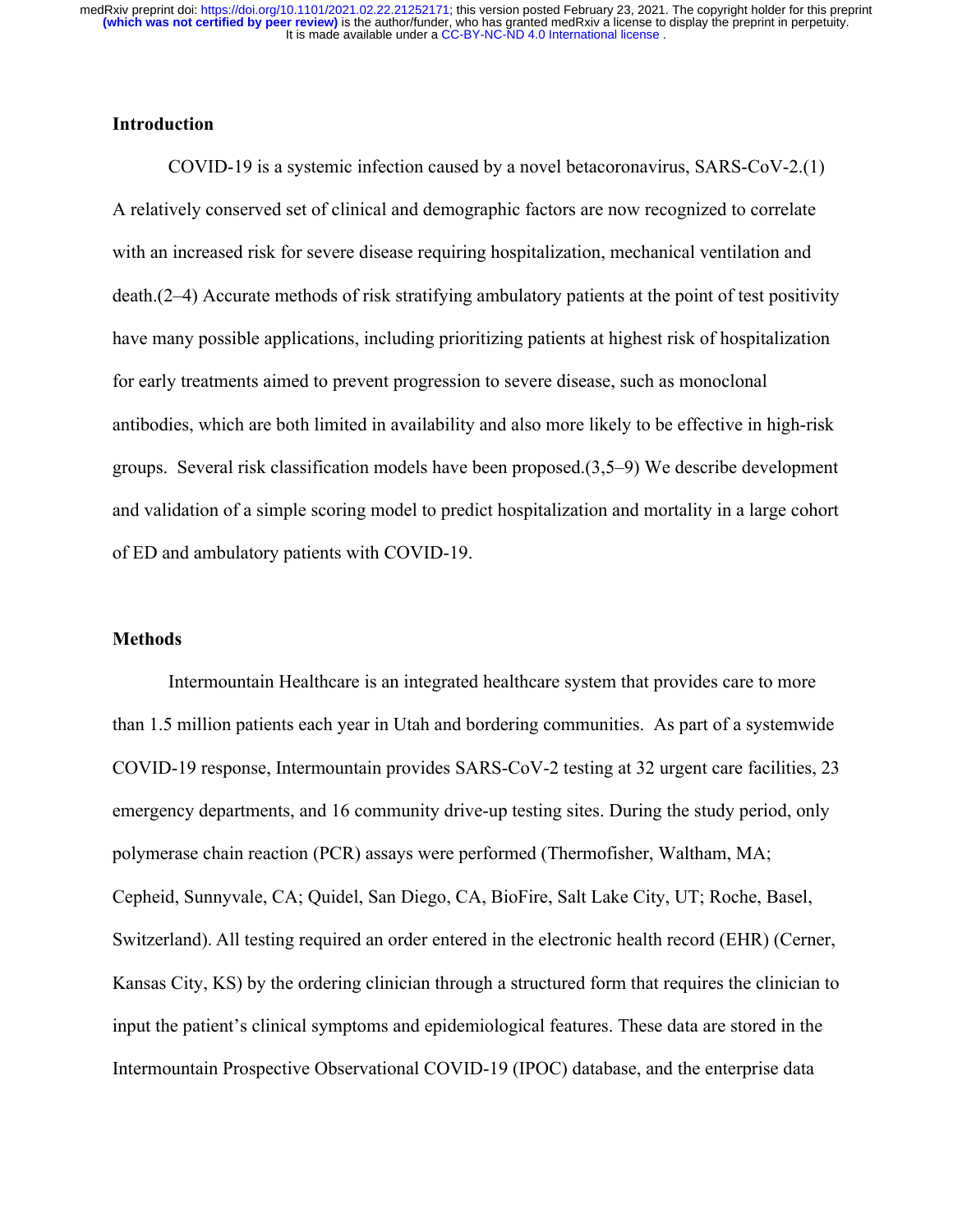warehouse. This analysis was approved by the Institutional Review Board at Intermountain Healthcare under #1051342.

We queried the IPOC database for consecutive adult patients with positive SARS-CoV-2 tests from March 25-October 1, 2020. Symptom data were extracted from the electronic test order form while demographic and co-morbidity data were obtained from the IPOC database and data warehouse using the Charlson and Elixhauser definitions (10,11). We defined immunosuppression as: recipient of a solid organ or hematopoietic stem cell transplant, on chemotherapy, biologic or other immunosuppressive agents targeting B or T cell activity, chronic corticosteroids at a prednisone-equivalent dose of 20mg per day or greater for more than 30 days, human immunodeficiency virus complicated by acquired immunodeficiency syndrome (AIDS), heritable immunodeficiency. We defined obesity as body mass index (BMI) of greater than or equal to 30 (12). Symptom and demographic data were complete; comorbidity data were complete insofar as patients had prior encounters in the integrated health system. Mortality data was captured via an existing linkage to state death records.

We used a random number generator to divide the cohort into a 70% derivation cohort and 30% validation cohort. In the derivation cohort data, we fitted a multivariable logistic regression model for hospitalization within 14 days of testing, using clinical and demographic features. Predictors were prespecified before model development based on: clinical features that would be available at the time of testing for all ambulatory and emergency department patients regardless of testing venue (a criterion that precludes, for instance, laboratory data), biological plausibility of association with severity, and reproducibility in other studies in existing COVID-19 literature. We intentionally did not fit a model for mortality, but instead planned *a priori* to validate the ultimate model against that outcome. Model discrimination was evaluated using the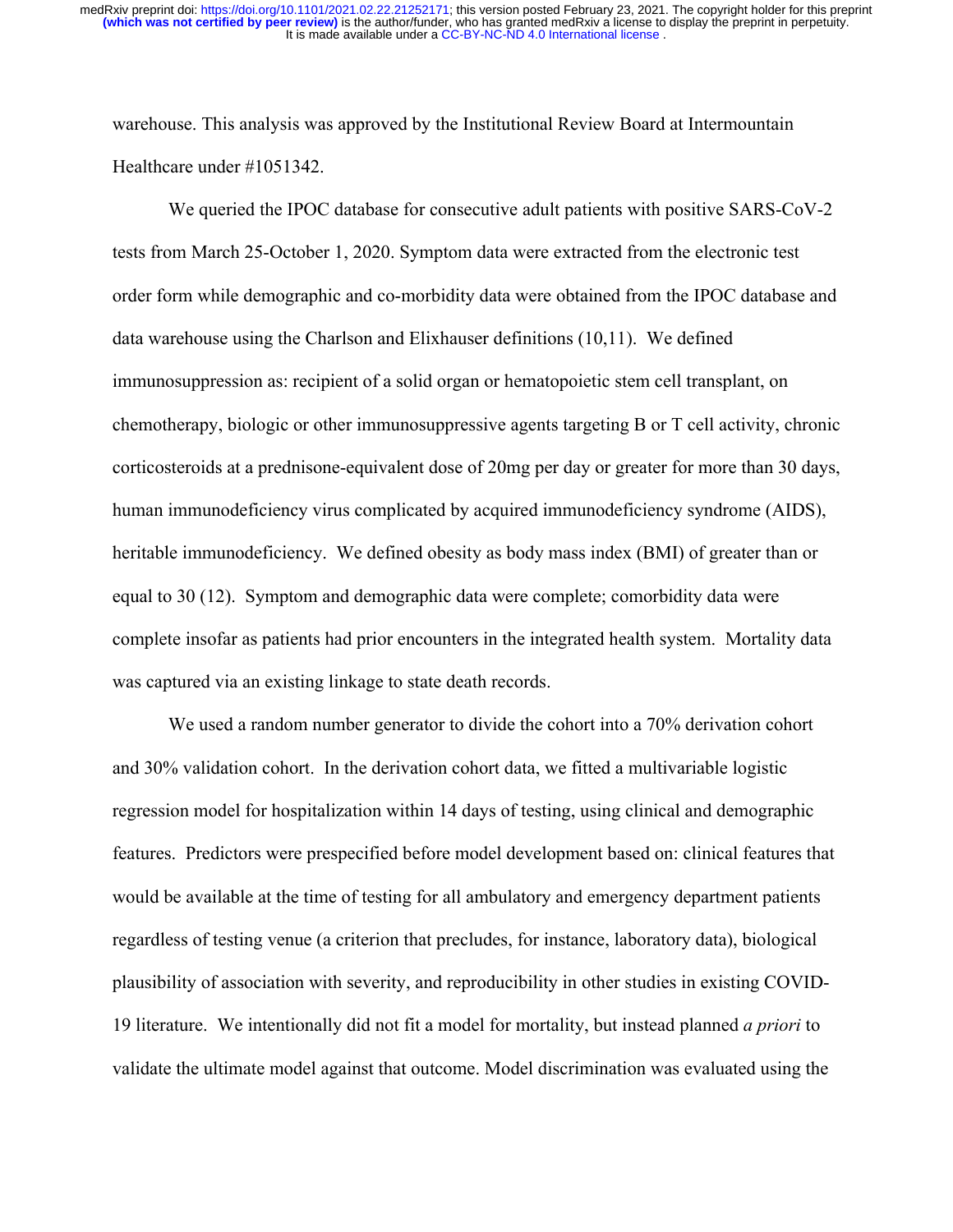area under the receiver-operator characteristic curve (AUROC) and model fit by evaluating  $\mathbb{R}^2$ using the Nagelkerke method (13,14).

We included patients who tested in the ambulatory setting as well as patients who tested positive in the emergency department to ensure that the score would be applicable in both environments. However, we recognized that some patients testing positive in the emergency department (ED) are then subsequently admitted. The decision to admit or not is not immediately known to emergency medicine providers who may still wish to use the score to stratify risk to aid in clinical decision making and selection of therapies. However, because patients who are admitted from the ED may have different characteristics than those tested in the ambulatory setting, we planned *a priori* to perform a sensitivity analysis by repeating the regression above after restricting the cohort to patients who were not admitted to the hospitalization at the time of their test.

We then adapted the original logistic regression model into a simple scoring tool by converting exponentiated β coefficients into weighted point assignments for each variable. We evaluated the test performance characteristics of this simplified clinical prediction tool in the derivation and validation cohorts using AUROC and by calculating the sensitivity, specificity, negative and positive predictive values across the range of scoring thresholds.

### **Results**

From March 25 through October 1, 2020, 22,816 patients had a positive PCR test for SARS-CoV-2. The mean age was 40 years (see Table 1); 11,424 (50.1%) patients were female and 8753 (43.9%) identified as a member of a community of color (either non-white race or Hispanic or Latinx ethnicity). Patients had on average one significant medical comorbidity. 1419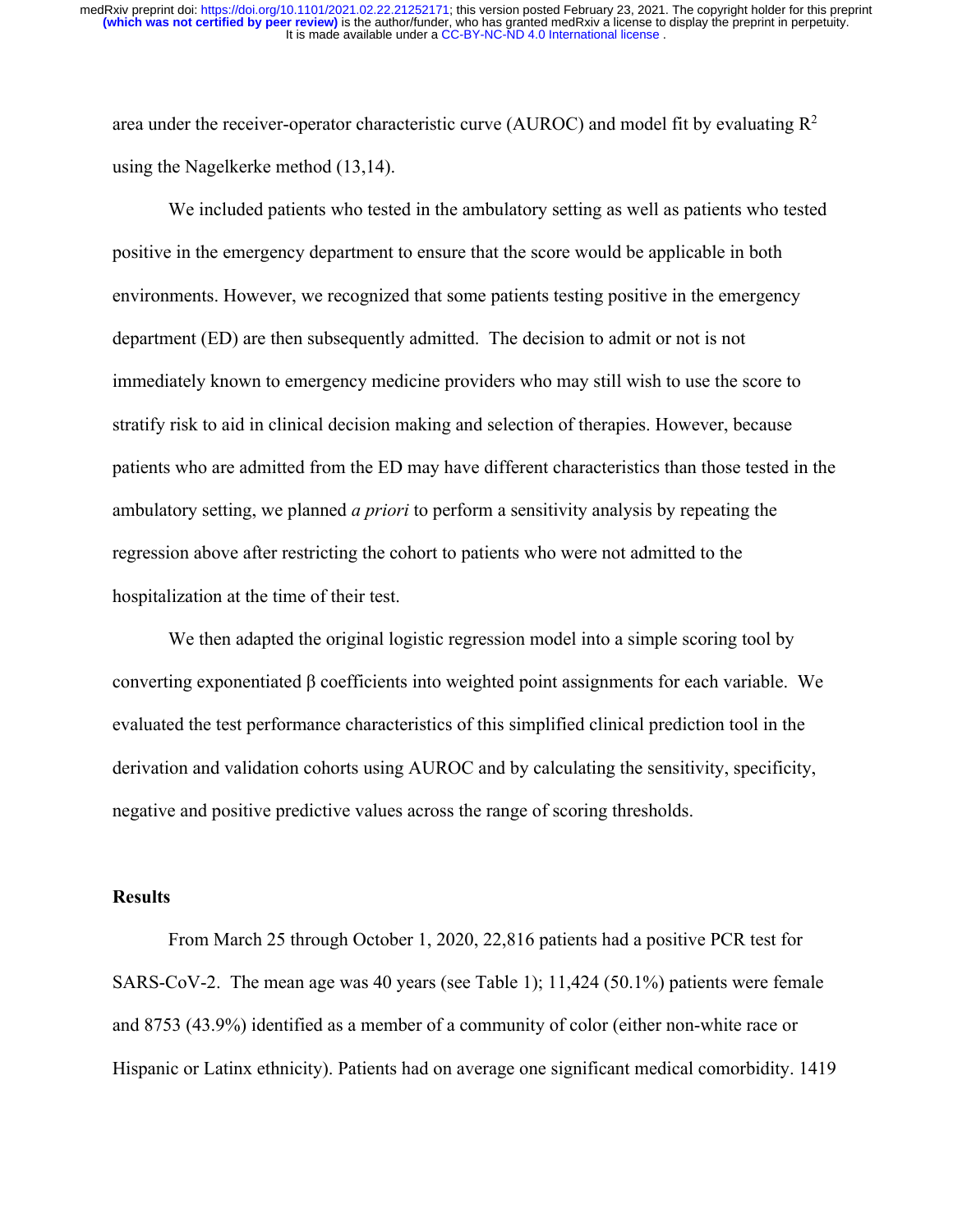(6.2%) of patients were admitted; of these, 799 (3.6%) tested positive in the emergency department during the encounter that culminated in admission. Overall 93 patients (0.4%) died within 28 days of their positive SARS-CoV-2 assay. Demographic and clinical features were very similar between derivation (n=16,030) and validation (n=6786) cohorts.

In the derivation cohort, the primary multivariable model (see Table 3) demonstrated adequate model diagnostics [AUROC 0.824 (95% CI 0.809-0.840), Nagelkerke  $R^2 0.26$ ]. Age, male sex, self-identification to a community of color, dyspnea and high-risk comorbidities including diabetes mellitus, obesity, immunosuppression and chronic neurologic disease were each associated with significantly greater odds of hospitalization. In an exploratory analysis in which individual comorbidities were replaced in the regression with a count of total comorbidities, the cumulative number of comorbidities was also significant (OR 1.4, 95% CI 1.3-1.5). In the planned sensitivity analysis excluding patients who were tested in the emergency department during their admission to the hospital, the multivariable model had slightly diminished performance [AUROC 0.789 (95% CI: 0.768-0.810), R2 0.164]. Overall, contributions of individual risk factors were similar in this model compared to the model including patients being admitted, (see Table 4) with the exception that the magnitude of risk of dyspnea was less in the ambulatory-only cohort (OR 2.1 vs 3.5), and the odds of immunosuppressed patients without palliative goals of care being admitted were greater (OR 7.0 vs 3.9).

Criteria included in the probabilistic, simplified clinical prediction score are displayed in Table 5. Because cumulative comorbidity count was significantly associated with poor outcomes, we included comorbidities in the simplified tool that were not statistically significant individually in the expanded logistic regression model. In the derivation cohort, the AUROC for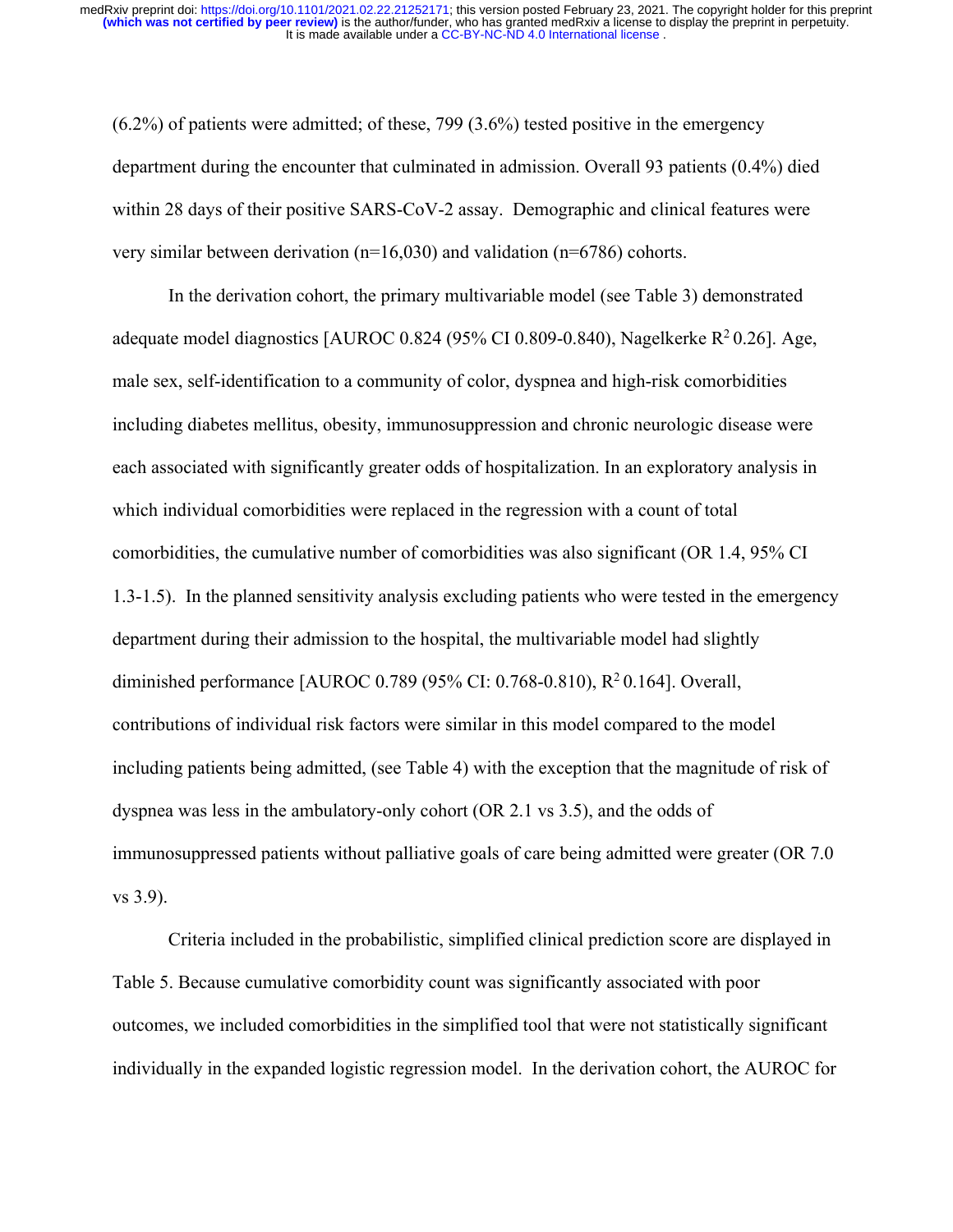the simplified clinical prediction score for 14-day hospitalization was 0.82 (95% CI: 0.81-0.84) and 0.8 (95% CI: 0.78-0.82) in the validation cohort. AUROC for 28-day all-cause mortality in the derivation cohort was 0.91 (95% CI: 0.83-0.94) and in the validation cohort 0.80 (95% CI: 0.69-0.9). The scoring threshold that optimized sensitivity and specificity (by Youden's index) was 6 with test characteristics of 71.1% and 76.2% respectively (Table 6)(15).

### **Discussion**

Given recent straining hospital volumes and the emergence of promising but limitedavailability outpatient therapies for COVID-19, methods are needed to identify patients with COVID-19 at highest risk of progression to severe disease, hospitalization and death. Here we describe a simple scoring model capable of accurately risk stratifying ambulatory and emergency department patients for COVID-19 for subsequent hospitalization and mortality.

One of the primary strengths of this model is the simplified and easily calculable score using features that are widely accessible. In particular, our score does not require laboratory studies, which are unavailable in the majority of ambulatory patients testing positive for SARS-CoV-2. While preserving discriminative value, this simple scoring system has potential to facilitate more widespread clinical application in settings lacking robust integration of informatics. The model was derived and validated in a very large and diverse population in the western United States and is based on risk factors for severe disease that are largely conserved across global populations, including age (12), male sex, overall comorbid burden (13), and shortness of breath at the time of risk stratification. These factors align closely with those included in models derived in other locations and populations (3,5–9,16,17). As a result, we expect that this tool will be generalizable.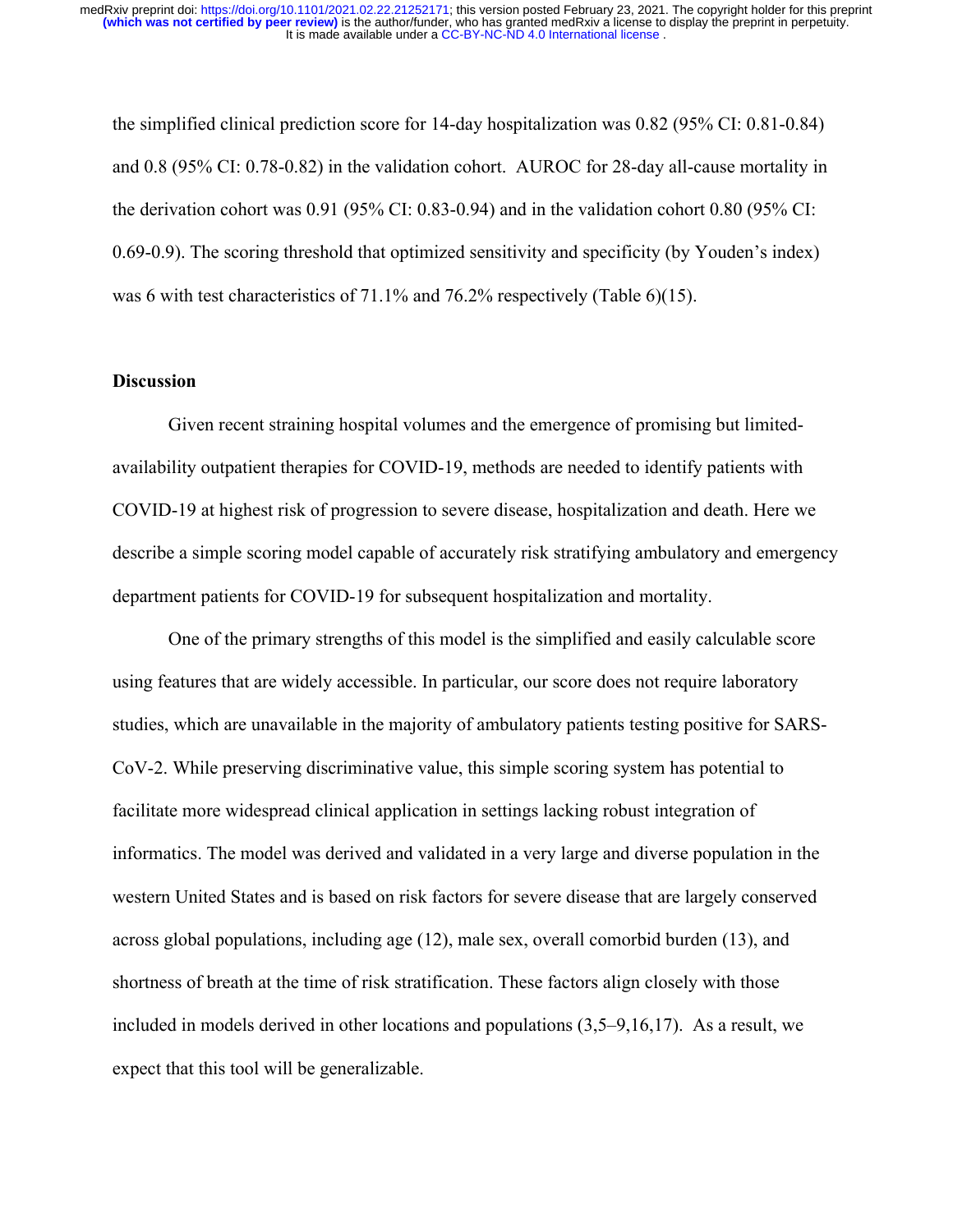Although race and ethnicity are often omitted from clinical prediction models to prevent illegal or unethical profiling behavior, the National Quality Forum recommended that when applications of risk prediction include patient selection for preventive or therapeutic modalities, omission of race or ethnicity can actually cause inequity in healthcare access and worsen outcomes disparity by underestimating risk using other demographic and clinical features alone.(16) In COVID-19, it is now well-recognized that significant outcome differences among communities of color exist with respect to severe illness and hospitalization(19) despite adjustment for age, gender and underlying medical conditions.(5,6) This remains poorly understood and may be due to social determinants of health, inadequate access to healthcare, or poorly-controlled co-morbidities. Because we anticipated application of this risk stratification model to aid in allocating preventive therapies in COVID, we, like other published models(5,6), chose to include race and ethnicity in our score. In future work, more refined socioeconomic, cultural and healthcare access surrogates would be preferable alternatives.

When emergency use authorization (EUA) was granted by the United States Food and Drug Administration for monoclonal antibodies bamlanivimab and casirivimab/imdevimab for administration in non-hospitalized patients with early mild-moderate COVID-19, most states were experiencing peak community transmission, with thousands of new patients per day. It became clear that not only would the supply of drugs be inadequate initially to treat all patients qualifying under EUA criteria, but the capacity to administer infusions without compromising infection control in infusion sites would be even more limited. To address this limited resource situation, the Utah Crisis Standards of Care scarce medications committee was convened with the goal of equitably and efficiently matching available infusion capacity to patients at highest probability of hospitalization most likely to benefit. The simple scoring tool described herein was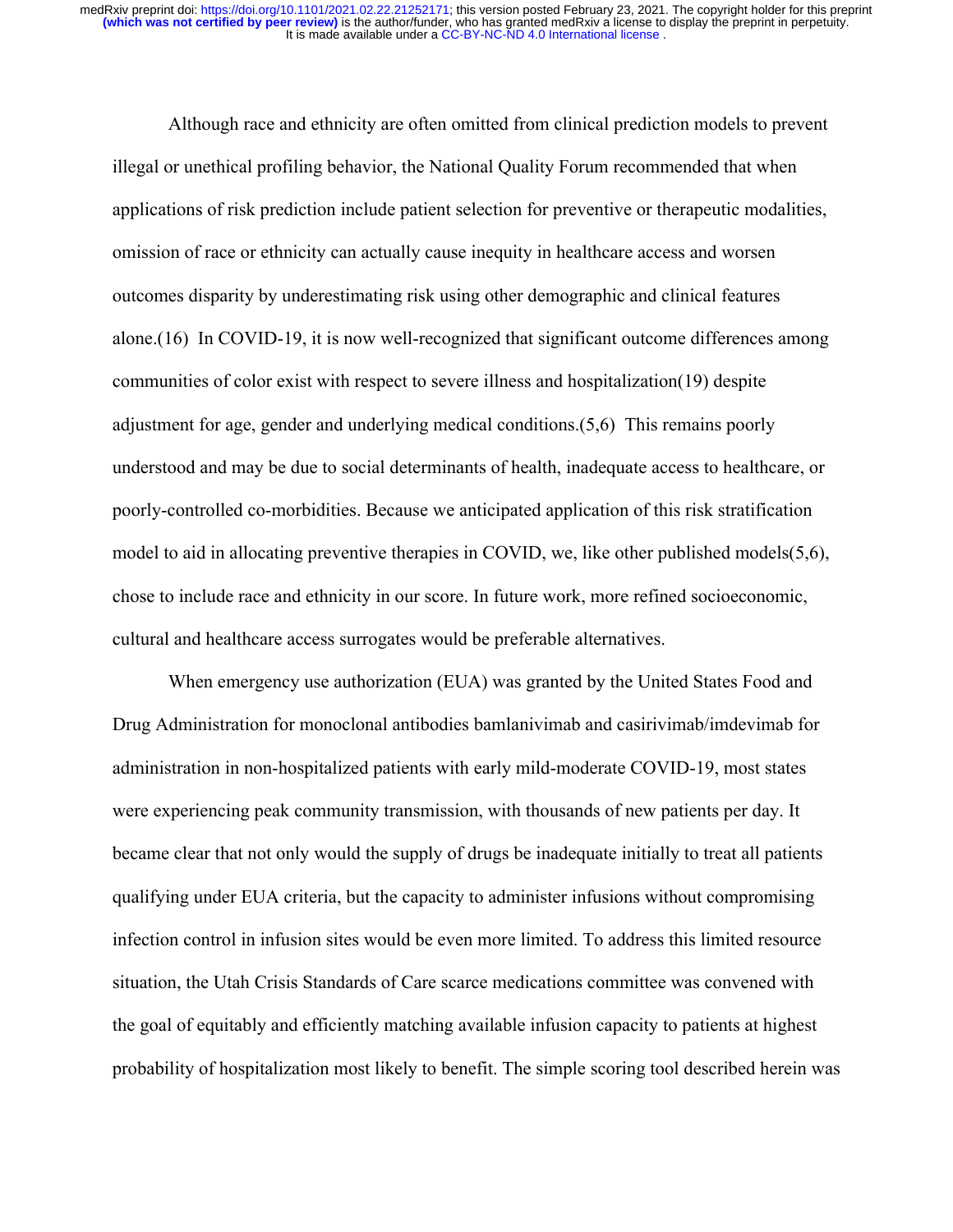ultimately adopted because of the simplicity, widely accessible clinical features and validation in a large, representative local population (20). By regularly adjusting the eligibility criteria based on the risk score threshold that best calibrates current infusion capacity to the number of new cases in high-risk strata, this risk-targeted drug allocation strategy has provided an equitable and flexible means of drug delivery in the context of still-uncertain efficacy and limited resources.

Limitations of our study include the retrospective, observational design, and the possibility that comorbidity data may have been unavailable or out of date for some patients in the cohort who receive the majority of their medical care outside our integrated healthcare system. Although the large study population and inclusion of widely recognize features improves the likelihood of generalizability, this will need to be confirmed through external validation.

In this large retrospective cohort study, we identified simple risk factors that can easily be calculated at the bedside without laboratory values to risk stratify COVID-positive individuals for risk of hospitalization and death. Applications include guiding allocation of therapies that are limited in availability. External validation is needed to confirm generalizability in diverse and geographically independent population.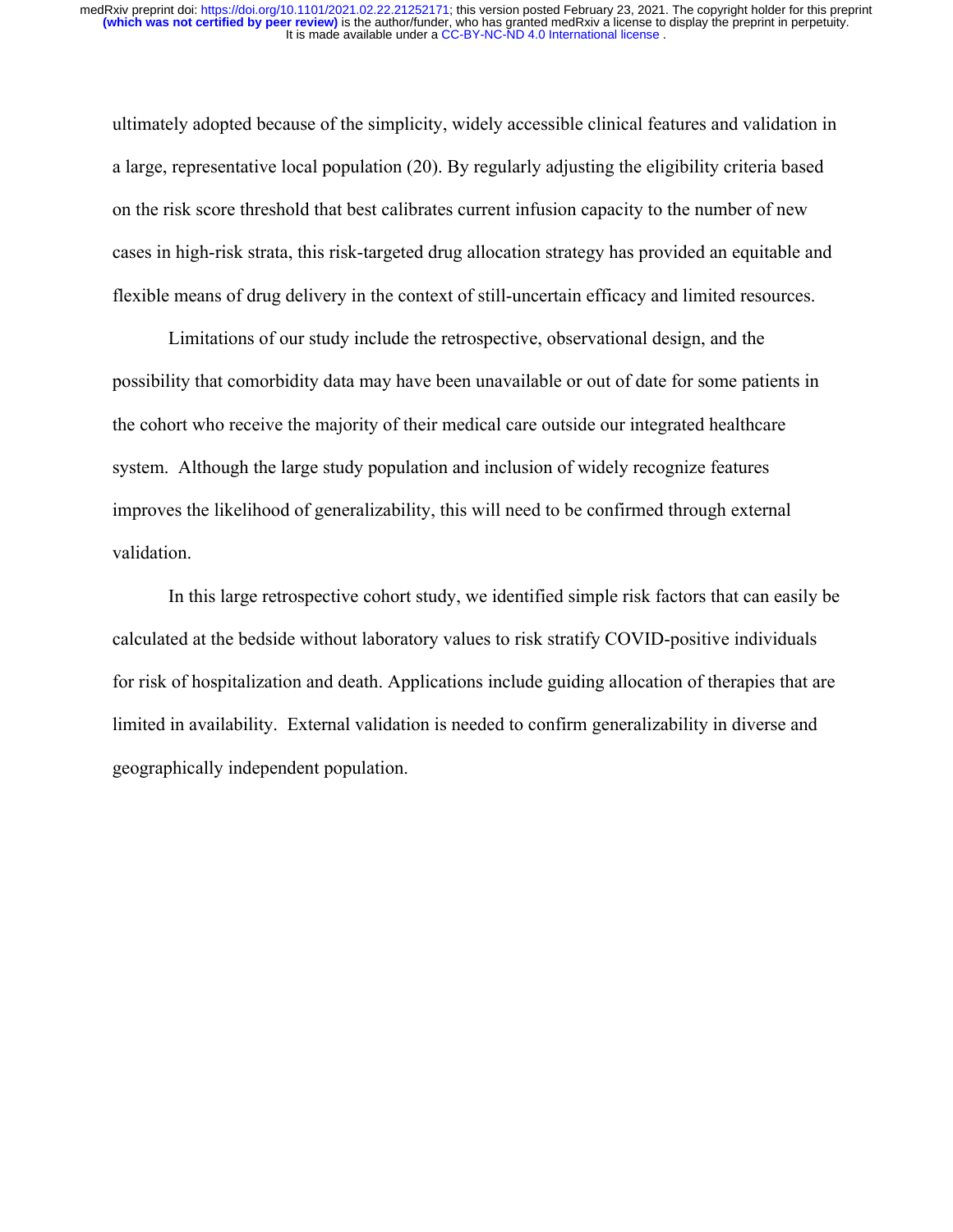Conflicts of Interest: IP reports salary support through a grant from the National Institutes of Health (U.S.A). SB reports salary support from the U.S. NIH, Centers for Disease Control and the Department of Defense; he also reports receiving support for chairing a data and safety monitoring board for a respiratory failure trial sponsored by Hamilton, effort paid to Intermountain for steering committee work for Faron Pharmaceuticals and Sedana Pharmaceuticals for ARDS work, support from Janssen for Influenza research, and royalties for books on religion and ethics from Oxford University Press/Brigham Young University. BW reports partial salary support from a U.S. Federal grant from AHRQ. ES receives partial salary support through grants from the Centers for Disease Control.

At the time of submission, Intermountain Healthcare and the University of Utah have participated in COVID-19 trials sponsored by: Abbvie, Genentech, Gilead, Regeneron, Roche, and the U.S. National Institutes of Health ACTIV and PETAL clinical trials networks; several authors (BW, IP, JB, SB, ES) were site investigators on these trials but received no direct or indirect remuneration for their effort. ES, BJW, SMB and MS are members of the Utah crisis standards of care scarce medication committee.

Author Contributions: Study concept: BJW, JB, IP, PJ, DH, BH, AS, NS, WB, EH, DM, RS, SMB Study design: BJW, JB IP, SMB, GS Data collection: BJW, NG Statistical analysis: BJW, JB, IP, SMB Interpretation of results: All authors Manuscript preparation: All authors Critical review of the manuscript: All authors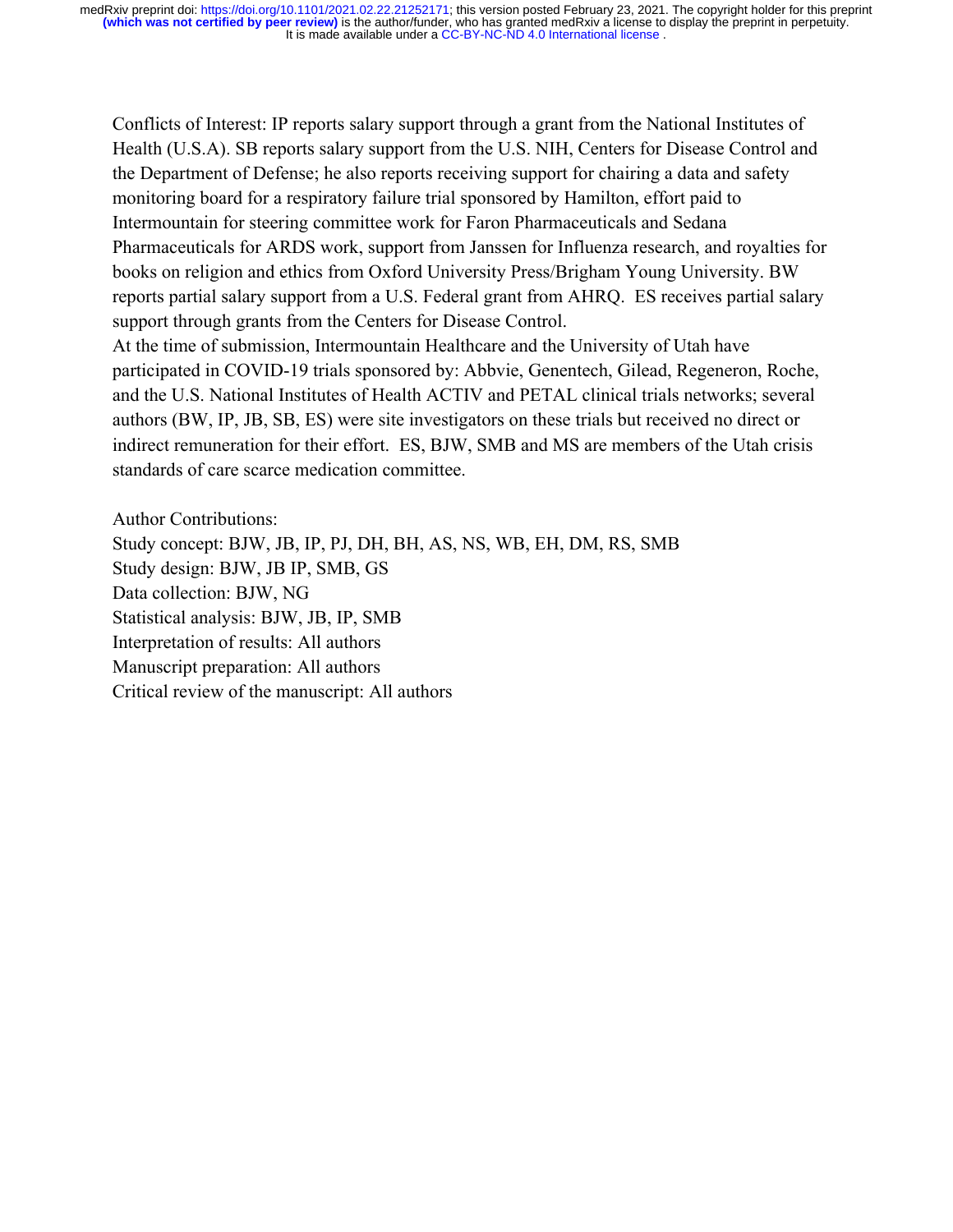|                                     | <b>ALL</b>         | <b>DERIVATION</b>  | <b>VALIDATION</b>  |
|-------------------------------------|--------------------|--------------------|--------------------|
|                                     | N (%) unless noted | N (%) unless noted | N (%) unless noted |
| <b>All Patients</b>                 | 22816 (100)        | 16030 (70.3)       | 6786 (29.7)        |
| Male                                | 11392 (49.9)       | 8005 (49.9         | 3387 (49.9)        |
| Age, years (Mean, SD)               | 40.4 (16.5)        | 40.4 (16.5)        | 40.2 (16.6)        |
| Race                                |                    |                    |                    |
| American Indian or Alaska Native    | 238(1.0)           | 169(1.1)           | 69 (1.0)           |
| Asian                               | 349 (1.5)          | 238(1.5)           | 111(1.6)           |
| <b>Black or African American</b>    | 341(1.5)           | 233(1.5)           | 108(1.6)           |
| Multiple                            | 78 (0.3)           | 56 (0.3)           | 22(0.3)            |
| Native Hawaiian or Pacific Islander | 893 (3.9)          | 626 (3.9)          | 267 (3.9)          |
| White                               | 16624 (72.9)       | 11637 (72.6)       | 4987 (73.5)        |
| Ethnicity                           |                    |                    |                    |
| Hispanic, Latino, or Spanish origin | 7027 (30.8)        | 4980 (31.1)        | 2047 (30.2)        |
| Communities of Color <sup>1</sup>   | 8753 (43.9)        | 6184 (44.3)        | 2569 (43.0)        |
| Symptoms (Reported at time of test) |                    |                    |                    |
| Fever                               | 7889 (34.6)        | 5561 (34.7)        | 2328 (34.3)        |
| Cough                               | 11595 (50.8)       | 8188 (51.1)        | 3407 (50.2)        |
| Dyspnea                             | 6008 (26.3)        | 4273 (26.7)        | 1735 (25.6)        |
| Myalgia                             | 11341 (49.7)       | 7985 (49.8)        | 3356 (49.5)        |
| Rhinorrhea                          | 8843 (38.8)        | 6203 (38.7)        | 2640 (38.9)        |
| Anosmia                             | 5164 (22.6)        | 3681 (23.0)        | 1483 (21.9)        |
| Pharyngitis                         | 8130 (35.6)        | 5718 (35.7)        | 2412 (35.5)        |
| Diarrhea                            | 3648 (16.0)        | 2573 (16.1)        | 1075 (15.8)        |
| Comorbidities                       |                    |                    |                    |
| Count, Mean (SD), Range             | $0.7(1.3), 0-11$   | $0.7(1.3), 0-11$   | $0.7(1.3), 0-10$   |
| Diabetes Mellitus                   | 2164 (9.5)         | 1532 (9.6)         | 632 (9.3)          |
| Hypertension                        | 3897 (17.1)        | 2816 (17.6)        | 1081 (15.9)        |
| Cardiovascular Disease              | 331(1.5)           | 246(1.5)           | 85(1.3)            |
| Cardiac Arrhythmia                  | 2437 (10.7)        | 1704 (10.6)        | 733 (10.8)         |
| Chronic Pulmonary Disease           | 4231 (18.5)        | 2920 (18.2)        | 1311 (19.3)        |
| Chronic Kidney Disease              | 687 (3.0)          | 507 (3.2)          | 180 (2.7)          |
| Congestive Heart Failure            | 536 (2.3)          | 384 (2.4)          | 152 (2.2)          |
| Chronic Liver Disease               | 1320 (5.8)         | 914(5.7)           | 406 (6.0)          |
| Obesity                             | 3395 (14.9)        | 2376 (14.8)        | 1019 (15.0)        |
| Immunosuppression                   | 143 (0.6)          | 101(0.6)           | 42 (0.6)           |
| Cerebrovascular Disease             | 589 (2.6)          | 409 (2.6)          | 180 (2.7)          |
| <b>Neurological Disorders</b>       | 1037 (4.5)         | 723 (4.5)          | 314(4.6)           |
| History of Tobacco Use              | 3324 (21.5)        | 2295 (21.2)        | 1029 (22.1)        |
| Mortality, 28-Day All-Cause         | 93 (0.4)           | 73 (0.5)           | 20(0.3)            |
| Hospitalization, 14-Day             | 1419 (6.2)         | 990 (6.2)          | 429 (6.3)          |
|                                     |                    |                    |                    |

Abbreviations: SE: Standard Error

1Self-identifies as either non-white race or Hispanic/Latinx ethnicity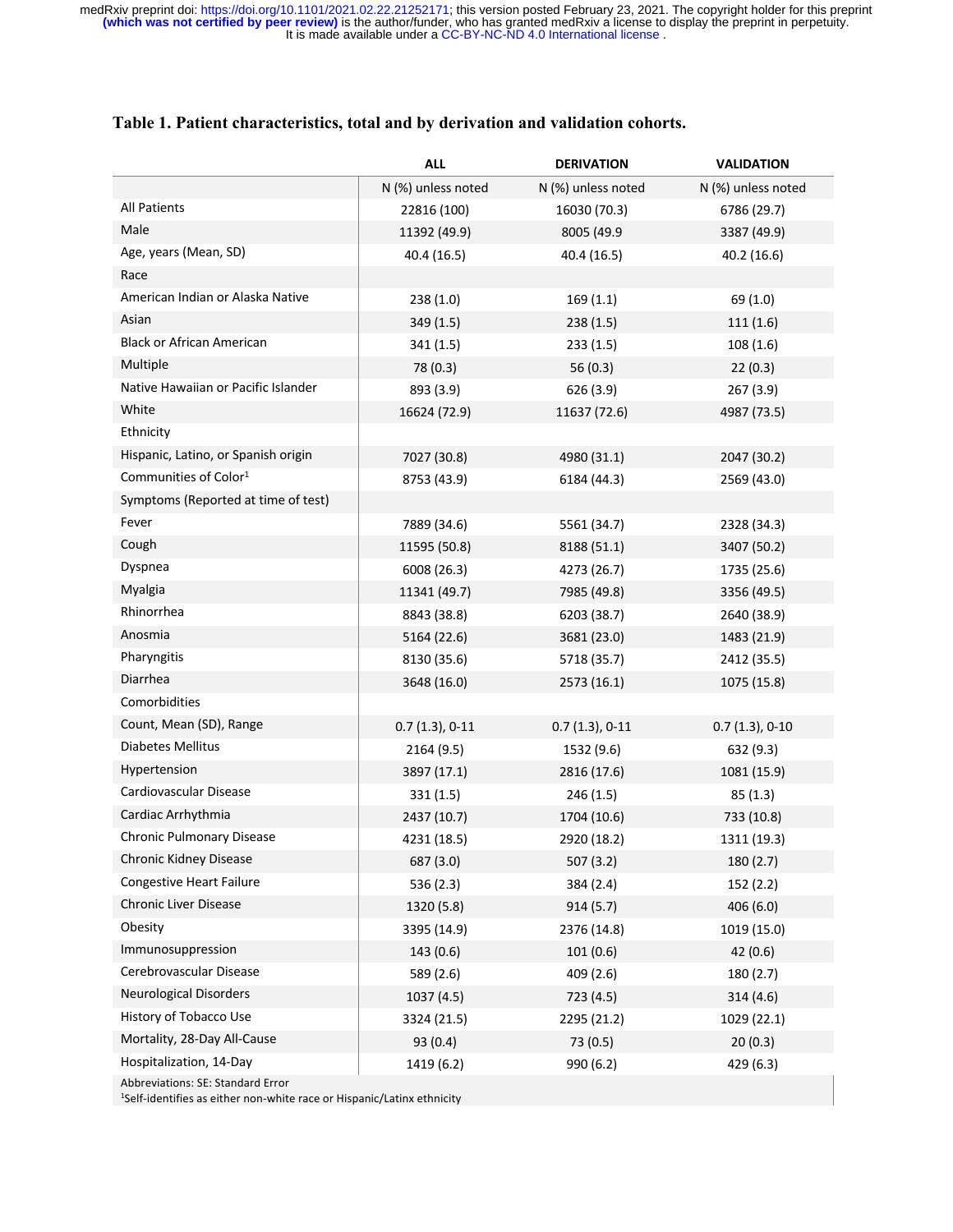|                                      | No                 | Yes                |
|--------------------------------------|--------------------|--------------------|
|                                      | N (%) unless noted | N (%) unless noted |
| $N =$                                | 15040              | 990                |
| Male                                 | 7472 (49.7%)       | 533 (53.8)         |
| Age, Years (Mean, SD)                | 39.5 (16)          | 54.8 (17.7)        |
| Race                                 |                    |                    |
| American Indian or Alaska Native     | 145(1.0)           | 24(2.4)            |
| Asian                                | 218(1.4)           | 20(2.0)            |
| Black or African American            | 217(1.4)           | 16(1.6)            |
| Multiple                             | 55 (0.4)           | 1(0.1)             |
| Native Hawaiian or Pacific Islander  | 524 (3.5)          | 102 (10.3)         |
| White                                | 10940 (72.7)       | 697 (70.4)         |
| <b>Ethnicity</b>                     |                    |                    |
| Hispanic or Latinx                   | 4622 (30.7)        | 358 (36.2)         |
| Communities of Color <sup>1</sup>    | 5671 (43.5)        | 513 (54.7)         |
| <b>Symptoms</b> (at time of testing) |                    |                    |
| Fever                                | 4999 (33.2)        | 562 (56.8)         |
| Cough                                | 7575 (50.4)        | 613 (61.9)         |
| Dyspnea                              | 3707 (24.6)        | 566 (57.2)         |
| Myalgia                              | 7462 (49.6)        | 523 (52.8)         |
| Rhinorrhea                           | 5961 (39.6)        | 242 (24.4)         |
| Anosmia                              | 3516 (23.4)        | 165 (16.7)         |
| Pharyngitis                          | 5476 (36.4)        | 242 (24.4)         |
| Diarrhea                             | 2379 (15.8)        | 194 (19.6)         |
| <b>Comorbidities</b>                 |                    |                    |
| Comorbidity Count, (Mean, SD), Range | $0.7(1.2), 0-10$   | $2.1(2.0)$ 0-11    |
| <b>Diabetes Mellitus</b>             | 1145 (7.6)         | 387 (39.1)         |
| Hypertension                         | 2308 (15.3)        | 508 (51.3)         |
| Cardiovascular Disease               | 178 (1.2)          | 68 (6.9)           |
| Cardiac Arrhythmia                   | 1442 (9.6)         | 262 (26.5)         |
| <b>Chronic Pulmonary Disease</b>     | 2620 (17.4)        | 300 (30.3)         |
| Chronic Kidney Disease               | 357 (2.4)          | 150 (15.2)         |
| <b>Congestive Heart Failure</b>      | 261(1.7)           | 123 (12.4)         |
| Chronic Liver Disease                | 768 (5.1)          | 146 (14.7)         |
| Obesity                              | 1987 (13.2)        | 389 (39.3)         |
| Immunosuppression                    | 82 (0.5)           | 19(1.9)            |
| Cerebrovascular Disease              | 315(2.1)           | 94 (9.5)           |
| Chronic Neurological Disease         | 573 (3.8)          | 150 (15.2)         |
| <b>History of Tobacco Use</b>        | 2012 (20.5)        | 283 (28.6)         |
| Mortality, 28-Day All-Cause          | 13(0.1)            | 60(6.1)            |

#### **Table 2. Patient characteristics of the derivation cohort stratified by outcome of hospitalization. Hospitalized**

Abbreviations: SE: Standard Error

1Self-identifies as either non-white race or Hispanic/Latinx ethnicity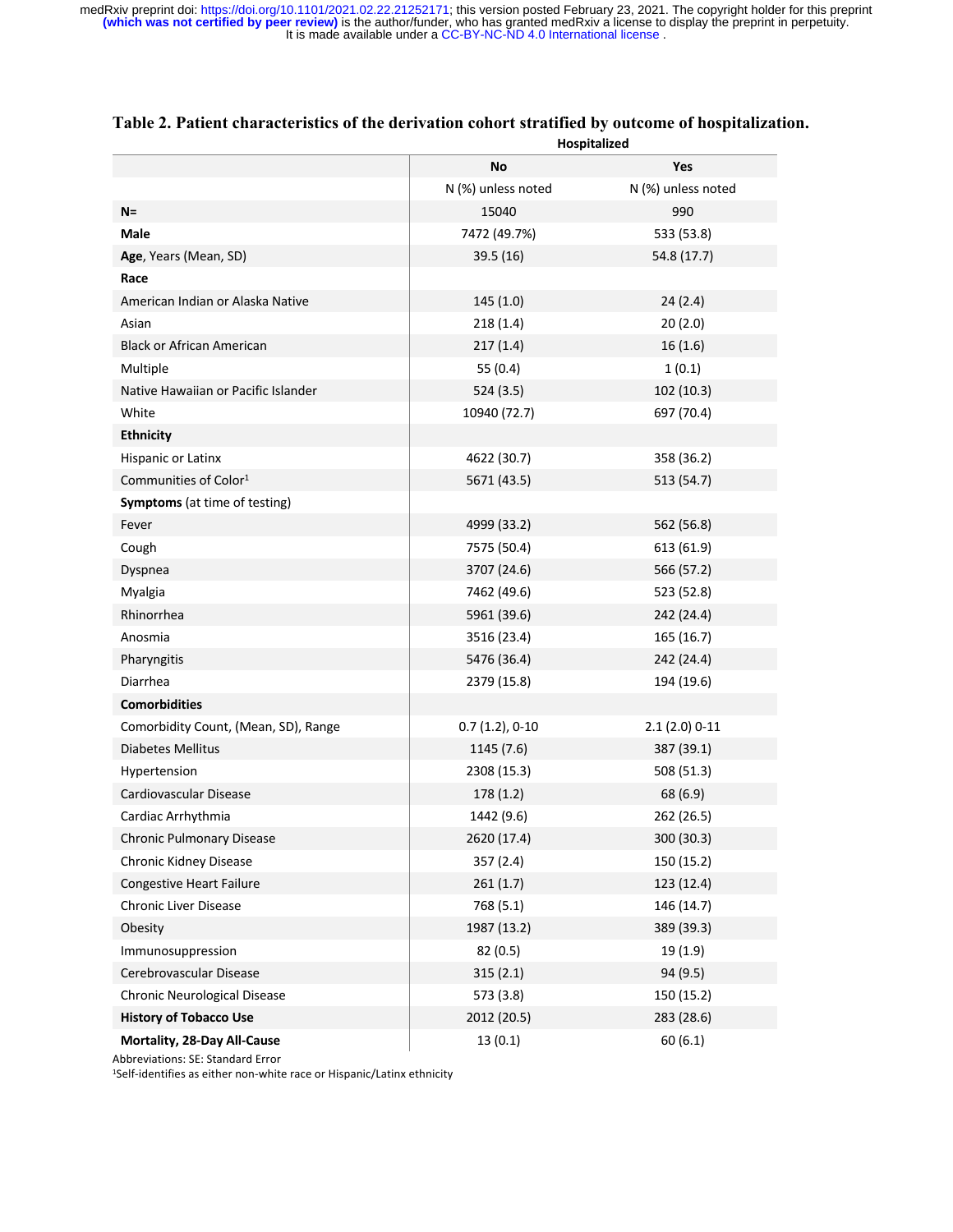|                                   | p        | <b>Adjusted Odds</b><br>Ratio | 95% CI       |
|-----------------------------------|----------|-------------------------------|--------------|
| Age (decades)                     | < 0.0001 | $1.5\,$                       | $1.4 - 1.6$  |
| Male                              | < 0.0001 | 1.3                           | $1.2 - 1.6$  |
| Communities of color <sup>1</sup> | < 0.0001 | 2.1                           | $1.8 - 2.4$  |
| Dyspnea                           | < 0.0001 | 3.5                           | $3.0 - 4.0$  |
| Diabetes mellitus                 | < 0.0001 | 2.2                           | $1.8 - 2.6$  |
| <b>Hypertension</b>               | 0.001    | 1.4                           | $1.1 - 1.7$  |
| Coronary Artery Disease           | 0.45     | 0.88                          | $0.61 - 1.3$ |
| Cardiac Arrhythmia                | 0.41     | 1.1                           | $0.9 - 1.3$  |
| Chronic Pulmonary Disease         | 0.39     | 0.92                          | $0.8 - 1.1$  |
| Chronic Kidney Disease            | 0.29     | 1.1                           | $0.9 - 1.5$  |
| <b>Congestive Heart Failure</b>   | 0.07     | 1.3                           | $1.0 - 1.8$  |
| Chronic Liver Disease             | 0.98     | 1.0                           | $0.8 - 1.2$  |
| Obesity                           | < 0.0001 | 1.9                           | $1.6 - 2.3$  |
| Immunosuppression <sup>2</sup>    | 0.02     | 3.9                           | $1.3 - 12.1$ |
| Cerebrovascular Disease           | 0.74     | 1.1                           | $0.8 - 1.4$  |
| Chronic Neurologic Disease        | < 0.0001 | 1.8                           | $1.4 - 2.4$  |

#### **Table 3. Multivariable logistic regression model for hospitalization in the derivation cohort.**

1Self-identifies as either non-white race or Hispanic/Latinx ethnicity

2Excludes patients with metastatic cancer with non-hospitalization goals of care

#### **Table 4. Sensitivity Analysis: multivariable logistic regression model for hospitalization in the derivation cohort, excluding patients admitted from the emergency department**

|                                   | p        | <b>Adjusted Odds Ratio</b> | 95% CI       |
|-----------------------------------|----------|----------------------------|--------------|
| Age (decades)                     | < 0.0001 | 1.5                        | $1.4 - 1.6$  |
| Male                              | 0.003    | 1.3                        | $1.1 - 1.6$  |
| Communities of color <sup>1</sup> | < 0.0001 | 1.8                        | $1.5 - 2.2$  |
| Dyspnea                           | < 0.0001 | 2.1                        | $1.7 - 2.5$  |
| Diabetes mellitus                 | < 0.0001 | 2.1                        | $1.6 - 2.6$  |
| Hypertension                      | 0.001    | 1.2                        | $1.0 - 1.6$  |
| Coronary Artery Disease           | 0.91     | 1.0                        | $0.6 - 1.5$  |
| Cardiac Arrhythmia                | 0.39     | 1.1                        | $0.9 - 1.4$  |
| Chronic Pulmonary Disease         | 0.12     | 1.2                        | $1.0 - 1.4$  |
| Chronic Kidney Disease            | 0.89     | 1.0                        | $0.7 - 1.4$  |
| <b>Congestive Heart Failure</b>   | 0.72     | 1.1                        | $0.7 - 1.6$  |
| <b>Chronic Liver Disease</b>      | 0.87     | 1.0                        | $0.8 - 1.4$  |
| Obesity                           | < 0.0001 | 1.8                        | $1.5 - 2.3$  |
| Immunosuppression <sup>2</sup>    | 0.003    | 7.0                        | $2.0 - 24.9$ |
| Cerebrovascular Disease           | 0.25     | 1.2                        | $0.7 - 1.5$  |
| Chronic Neurologic Disease        | 0.81     | 1.0                        | $1.4 - 2.4$  |

1Self-identifies as either non-white race or Hispanic/Latinx ethnicity

2Excludes patients with metastatic cancer with non-hospitalization goals of care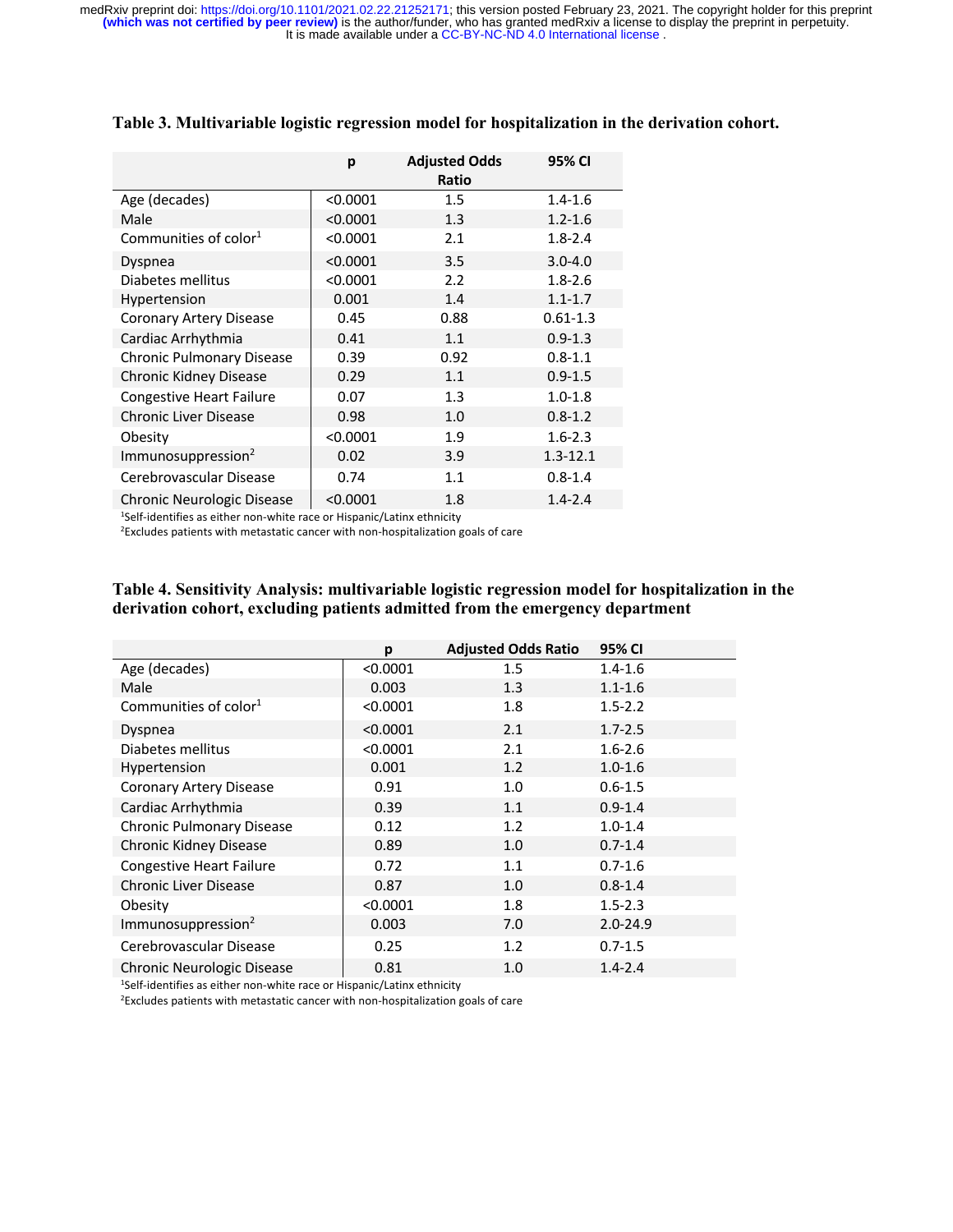| <b>Demographic Risk Factors</b>         | <b>Points</b>                              |
|-----------------------------------------|--------------------------------------------|
| Male                                    | 1                                          |
| Age                                     | 0.5 for every decade:                      |
|                                         | 0-10=0.5, 11-20=1, 21-30=1.5, 31-40=2, 41- |
|                                         | 50=2.5, 51-60=3, 61-70=3.5, 71-80=4, 81-   |
|                                         | 90=4.5, 91-100=5, >100=5.5                 |
| Communities of color <sup>1</sup>       | $\overline{2}$                             |
| <b>High Risk Comorbidities</b>          |                                            |
| <b>Diabetes Mellitus</b>                | $\overline{2}$                             |
| Severely Immunocompromised <sup>2</sup> | $\overline{2}$                             |
| Obesity (BMI>30)                        | $\overline{2}$                             |
| <b>Other Comorbidities</b>              |                                            |
| Hypertension                            | $\mathbf{1}$                               |
| Coronary Artery Disease                 | 1                                          |
| Cardiac Arrhythmia                      | $\mathbf{1}$                               |
| <b>Congestive Heart Failure</b>         | 1                                          |
| Chronic Kidney Disease                  | $\mathbf{1}$                               |
| Chronic Pulmonary Disease               | 1                                          |
| <b>Chronic Liver Disease</b>            | $\mathbf{1}$                               |
| Cerebrovascular Disease                 | 1                                          |
| Chronic Neurologic Disease              | $\mathbf{1}$                               |
| <b>Symptom Risk Factor</b>              |                                            |
| Dyspnea                                 | 1                                          |

### **Table 5. Simplified Clinical Prediction Score for COVID-19 Outcomes**

1Self-identifies as either non-white race or Hispanic/Latinx ethnicity

<sup>2</sup>Solid Organ or Bone Marrow Transplant, AIDS, Active Chemotherapy, or Inherited Immunodeficiency

#### **Table 6. Risk Score test characteristics across thresholds.**

|                          |             |                    |            |            | $%$ of           |
|--------------------------|-------------|--------------------|------------|------------|------------------|
| <b>Point Threshold</b>   | Sensitivity | <b>Specificity</b> | <b>PPV</b> | <b>NPV</b> | <b>Positives</b> |
| 3                        | 95.0%       | 28.5%              | 7.5%       | 98.9%      | 72.8%            |
| 4                        | 89.1%       | 45.7%              | 9.3%       | 98.5%      | 56.3%            |
| 5                        | 80.6%       | 62.8%              | 12.1%      | 98.1%      | 39.8%            |
| 6                        | 71.1%       | 76.2%              | 16.6%      | 97.5%      | 26.7%            |
| $\overline{\phantom{a}}$ | 60.9%       | 84.1%              | 20.6%      | 97.0%      | 18.7%            |
| 8                        | 51.4%       | 89.2%              | 24.4%      | 96.4%      | 13.4%            |
| 9                        | 41.4%       | 92.8%              | 28.2%      | 95.9%      | 9.4%             |
| 10                       | 32.3%       | 95.2%              | 31.7%      | 95.4%      | 6.5%             |
| 11                       | 25.0%       | 97.0%              | 36.1%      | 94.9%      | 4.4%             |
| 12                       | 17.4%       | 98.1%              | 38.5%      | 94.6%      | 2.9%             |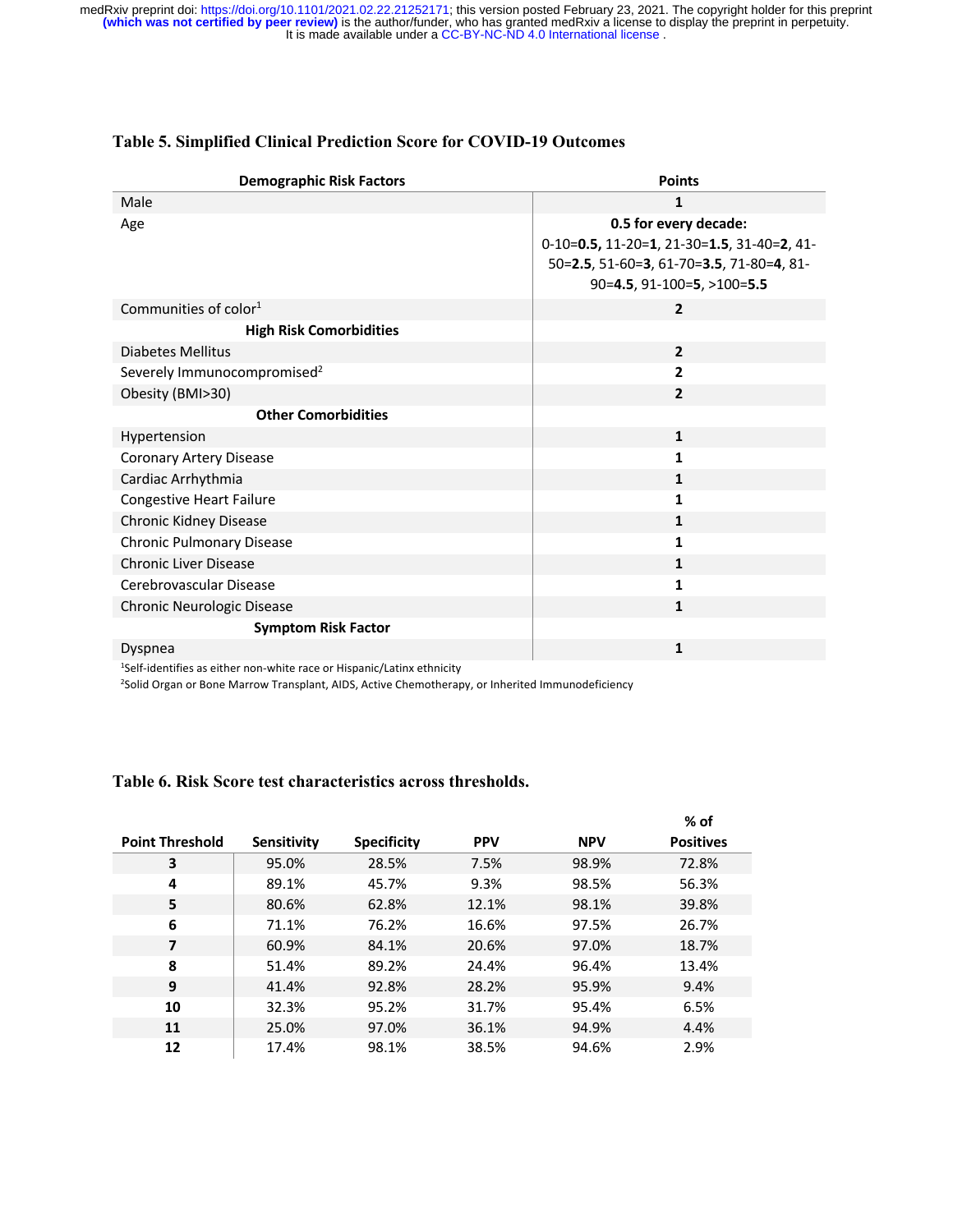### References

- 1. Zhu N, Zhang D, Wang W, Li X, Yang B, Song J, et al. A Novel Coronavirus from Patients with Pneumonia in China, 2019. New England Journal of Medicine. 2020 Feb 20;382(8):727–33.
- 2. Wang D, Hu B, Hu C, Zhu F, Liu X, Zhang J, et al. Clinical Characteristics of 138 Hospitalized Patients With 2019 Novel Coronavirus–Infected Pneumonia in Wuhan, China. JAMA. 2020 Mar 17;323(11):1061.
- 3. Wollenstein-Betech S, Silva AAB, Fleck JL, Cassandras CG, Paschalidis IC. Physiological and socioeconomic characteristics predict COVID-19 mortality and resource utilization in Brazil. PLOS ONE. 2020 Oct 14;15(10):e0240346.
- 4. Pastor-Barriuso R, Pérez-Gómez B, Hernán MA, Pérez-Olmeda M, Yotti R, Oteo-Iglesias J, et al. Infection fatality risk for SARS-CoV-2 in community dwelling population of Spain: nationwide seroepidemiological study. BMJ [Internet]. 2020 Nov 27 [cited 2020 Dec 1];371. Available from: https://www.bmj.com/content/371/bmj.m4509
- 5. Dashti H, Roche EC, Bates DW, Mora S, Demler O. SARS2 simplified scores to estimate risk of hospitalization and death among patients with COVID-19. medRxiv [Internet]. 2020 Sep 13 [cited 2020 Nov 22]; Available from: https://www.ncbi.nlm.nih.gov/pmc/articles/PMC7491527/
- 6. Jehi L, Ji X, Milinovich A, Erzurum S, Merlino A, Gordon S, et al. Development and validation of a model for individualized prediction of hospitalization risk in 4,536 patients with COVID-19. PLOS ONE. 2020 Aug 11;15(8):e0237419.
- 7. Fisman DN, Greer AL, Hillmer M, Tuite AR. Derivation and Validation of Clinical Prediction Rules for COVID-19 Mortality in Ontario, Canada. Open Forum Infect Dis [Internet]. 2020 Oct 5 [cited 2020 Nov 30]; Available from: https://www.ncbi.nlm.nih.gov/pmc/articles/PMC7650986/
- 8. Wollenstein-Betech S, Cassandras CG, Paschalidis ICh. Personalized predictive models for symptomatic COVID-19 patients using basic preconditions: Hospitalizations, mortality, and the need for an ICU or ventilator. Int J Med Inform. 2020 Oct;142:104258.
- 9. Zhang C, Qin L, Li K, Wang Q, Zhao Y, Xu B, et al. A Novel Scoring System for Prediction of Disease Severity in COVID-19. Front Cell Infect Microbiol [Internet]. 2020 [cited 2020 Dec 5];10. Available from: https://www.frontiersin.org/articles/10.3389/fcimb.2020.00318/full
- 10. Deyo RA, Cherkin DC, Ciol MA. Adapting a clinical comorbidity index for use with ICD-9- CM administrative databases. J Clin Epidemiol. 1992 Jun;45(6):613–9.
- 11. Elixhauser A, Steiner C, Harris DR, Coffey RM. Comorbidity measures for use with administrative data. Med Care. 1998 Jan;36(1):8–27.